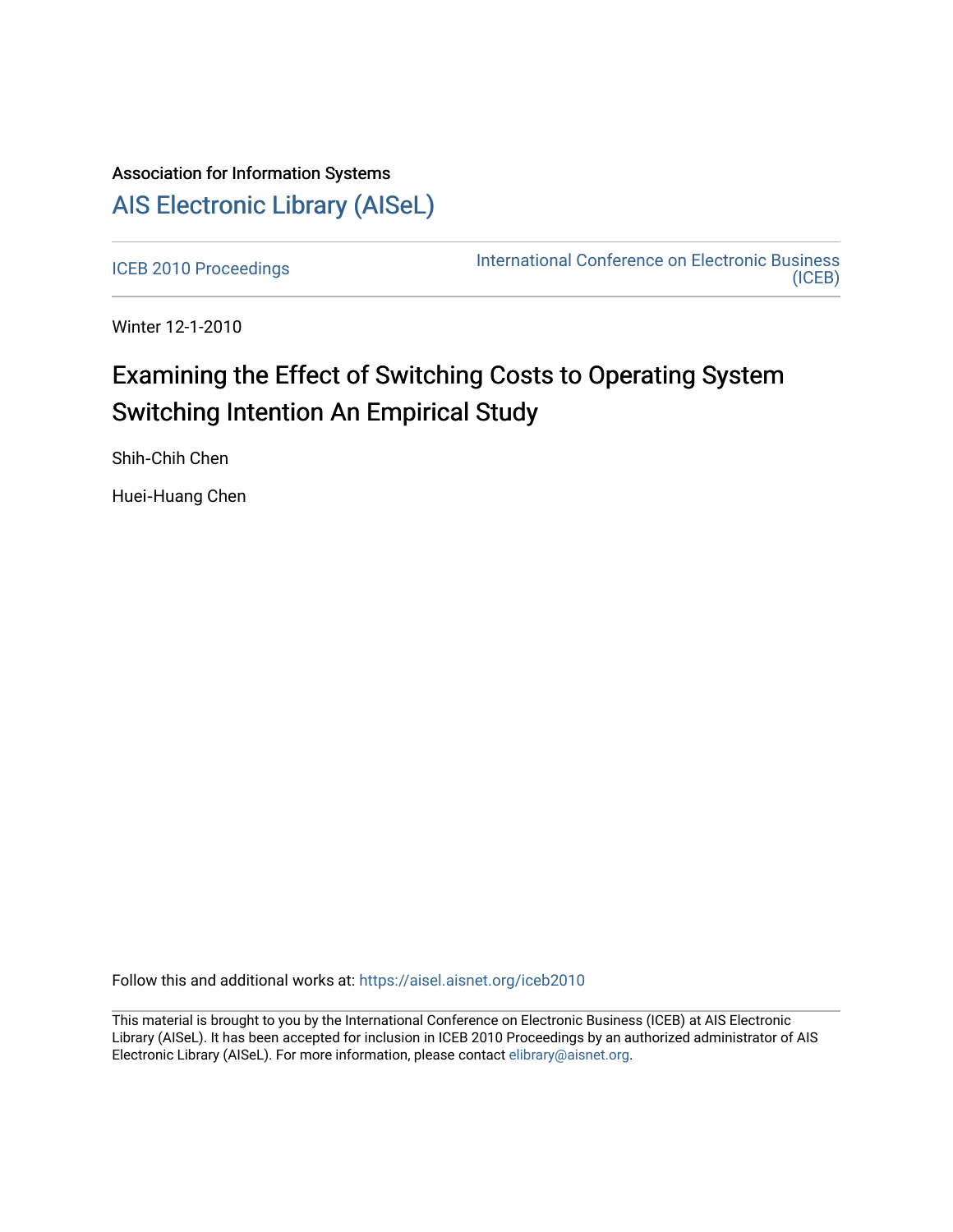## **Examining the Effect of Switching Costs to Operating System Switching Intention: An Empirical Study**

## **Shih‐Chih Chen, Department of Information Management, Tatung University, Taipei, Taiwan E‐mail: [scchen@ttu.edu.tw](mailto:scchen@ttu.edu.tw)**

## **Huei‐Huang Chen, Department of Information Management, Tatung University, Taipei, Taiwan E-mail: [hhchen@ttu.edu.tw](mailto:hhchen@ttu.edu.tw)**

## **Abstract**

This study adopted the framework from the theory of the switching costs by Burnham et al., (2003) to discuss which customers' switching costs will influence the switching intention of operating system. In the proposed model, financial switching costs, procedural switching costs, psychological and emotional costs directly influence switching intention of windows operation systems.

This study collected 429 users from online questionnaire, conducted confirmatory factor analysis by structural equation modeling to verify the hypothesis with path analysis result. Results of the analysis showed that different types of switching costs have significantly and negative influence on customers' switching intention of operating system such as economic risk costs, evaluation costs, learning costs, customers' comfort and customers' identification. The implications of this study are also discussed.

Keywords: Windows 7, Operating System, Switching Costs, Switching Intention, Structural Equation Modeling

## **Introduction**

Windows operating systems have more than 90% market share in the world (Net Applications, 2010). However, the operating system of Windows Vista had a very bad performance on the market share than Windows XP, because of the software compatibility, require the high level of hardware, and an unfamiliar user interface and so on. As the research of the Net Applications (2010) showed that the most popular operating system was still the Windows XP which had the 62.55% market share. Windows 7 had the 12.68% market share, and was going to surpass the Windows Vista which had 15.25% market share. Although Microsoft had stopped selling the Windows XP in the general market in June, 2008, there was still many comments about criticized and resisted the Windows Vista. However, the phenomenon showed that consumers didn't adopt the new generation product and many users which used Windows Vista degraded to Windows XP.

One of the subjects were usually investigated in

recent years was the consumers' switching behavior. It wasn't only damaged the profits of the company, but also decreased the loyalty of the consumers (Rust and Zahorik, 1993). The switching costs played a withdrawal barriers role between the buyer and sellers' partnership (Jackson, 1985). When consumers considered switch the suppliers, he/she will measure the corresponding switching costs. Therefore, this study combined the conceptions of the switching costs and technology readiness to explore how the switching costs affected the consumers' intention of switching operating system. It also intended to examine different technology readiness have moderating effect on the relationship between switching costs and the intention of switching operating system.

Based on the above motivations, this study will explore the effect of the switching costs to the intention of switching operating system. It can state the purpose of the study:

- (1) Which switching costs will affect the intendment of switching operating system?
- (2) Take personal technology readiness for the moderator, to explore the effectiveness of switching costs to the intention of switching operating system.
- (3) According to study consequences, the study through the above topics to explore the relationships between the constructs, in order to give the supplier marketing practice, and the suggestions of system develop.

## **Research Methods and Hypothesis**

## **Research Model**

According to research references, we generalized the research structure based on the Burnham et al. (2003). The research model is shown in figure 1. This research explored mainly the relevance between every difference types of the switching costs and the intention of switching operating system. In addition to combined the technology readiness as moderator to realize the personal characteristic whether it had a significant effectiveness between the different switching costs and the intention of switching operating system.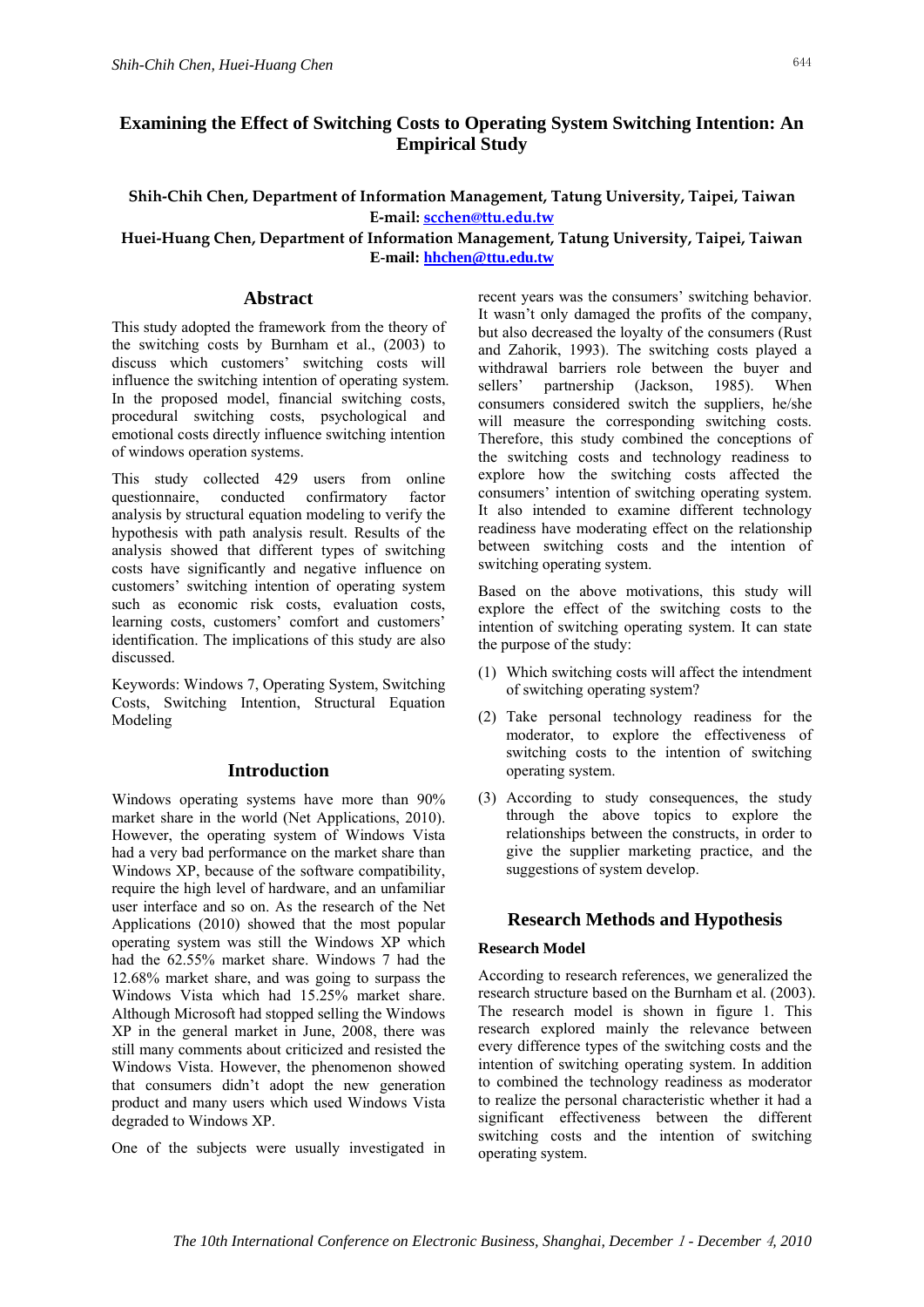

Figure 1- Research Model

#### **Research Hypothesis**

## **Financial Switching Costs**

Monetary loss costs were, the one-time financial charge except the products purchased when consumers switch products or service supplier (Heide & Weiss, 1995; Klemperer, 1995). The past researches were inference the higher financial switching costs and then the lower switching costs (Burnham et al., 2003; Caruana, 2004; Hu, 2006). Therefore, this research inference and mention the following hypothesis:

*H1: Monetary loss costs of financial switching costs negatively influence the intention of switching operating system.* 

#### **Procedural Switching Costs**

Burnham et al. (2003) defined the procedural switching costs as, the consumers switching products or service suppliers' procedure. For searching, analyzing and assessing the new products or suppliers established the new relationship with it and learning the effective service of usage, consumers had to spend extra time and energy. Burnham et al. (2003) also proved the higher of the consumers' conceptions and effort, the lower intention of switching. The different types of Microsoft operating systems have many differences, such as user interface, security, system stability and so on. Therefore, this research inference and mention the following hypothesis:

*H2a: Economic risk costs of procedural switching costs negatively influence the intention of switching operating system.* 

*H2b: Evaluation costs of procedural switching costs negatively influence the intention of switching operating system.* 

*H2c: Learning costs of procedural switching costs negatively influence the intention of switching operating system.* 

*H2d: Set-up costs of procedural switching costs negatively influence the intention of switching operating system.* 

## **Psychological and Emotional Switching Costs**

The relational switching costs stated that people created the special emotion and agreement on some particular brands and service providers (Burnham et al., 2003). The purpose of this research is the Microsoft operating system, it wasn't contract with the brands and service providers, so it wasn't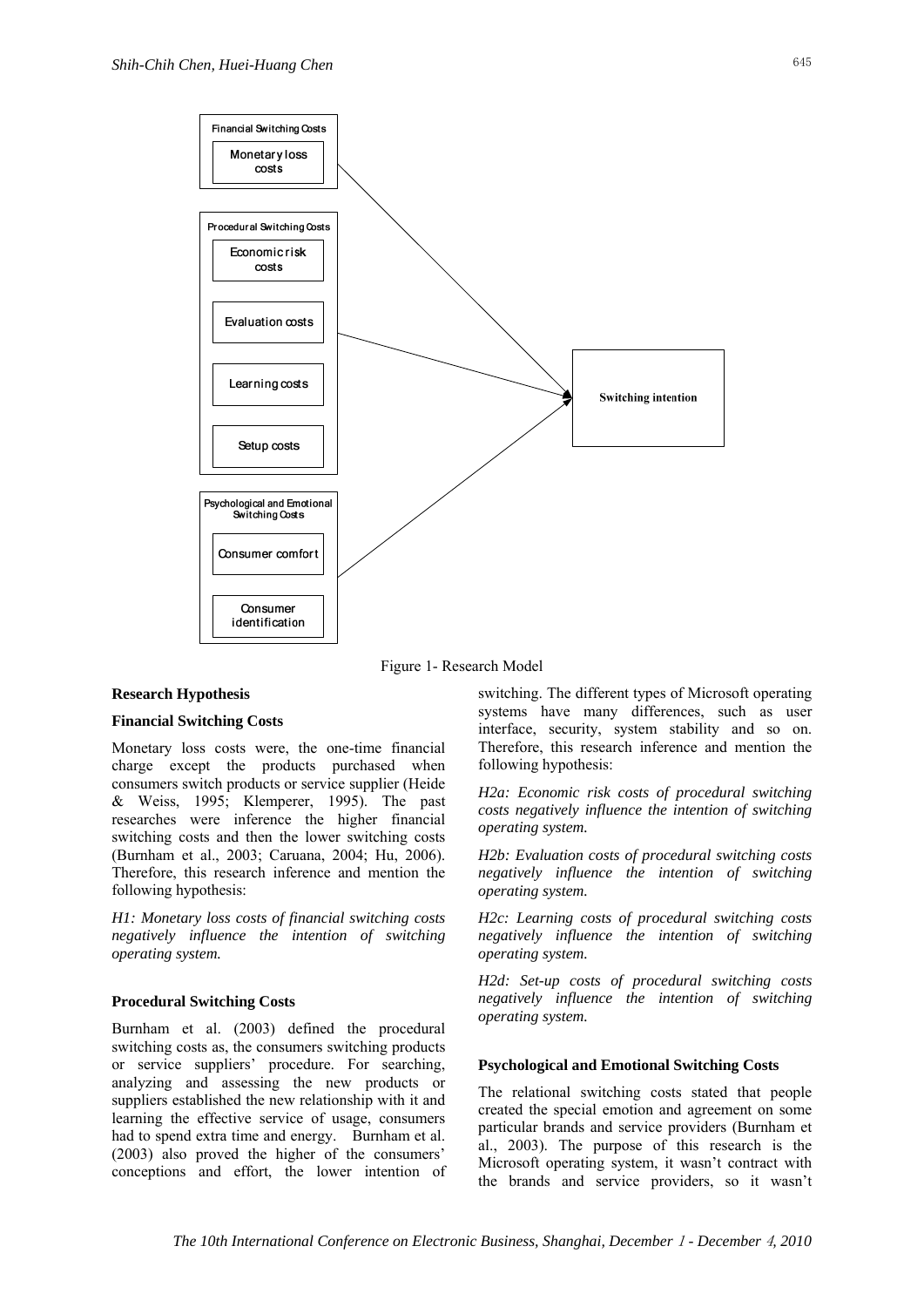appropriate for this research. However, the psychological and emotional switching costs was extended by the relational switching costs, and it was one of the past researches conceptions (Fornell, 1992; Jones et al., 2000; Burnham et al., 2003; Chen et al., 2008). The psychological and emotional switching costs was emphasized the agreement and dependence between consumers and products or service providers, and the emotional discomfort from the feeling interrupted. When people felt comfortable, they would cognize the smaller risk of environment. It could help the companies and consumers set-up the closer interactive relationship and became the consumers' switching barrier (Bitner, 1995; Gwinner et al., 1998). Therefore, this research inference and mention the following hypothesis:

*H3a: Consumer comfort of psychological and emotional switching costs negatively influence the intention of switching operating system.* 

*H3b: Consumer identification of psychological and emotional switching costs negatively influences the intention of switching operating system.* 

#### **Questionnaire Design**

The questionnaire of this research was divided into five parts which including: the usage experience of operating system, technology readiness, switching costs, and personal data. Technology readiness with 18 items was modified from Parasuraman (2000). Switching costs with 22 items were modified from Burnham et al. (2003), Spake et al. (2003), Bhattacharya and Sen (2003), Hu (2006), and Chen et al., 2008. Switching intention with 3 items was modified from Burnham et al. (2003), Chen et al., 2008. Based on the references' data, quoted the international scholars' constructs and scales of technology readiness and switching costs, and then discussed with experts to form this questionnaire, so

#### **Reliability Analysis**

The reliability is the degree of reliable, which means the consistency and the stability of a test result. The higher reliability is, the smaller measurement error is. On the contrary, the bigger measuring error is, the lower reliability is. This research adopts Cronbach's

#### **Validity Analysis**

Kline (2005) found the modulus of the skewness less than 2, and the kurtosis less than 7 can be considered normality. In this research, the skewness of each constructs were between  $0.232 \sim -0.766$ , and the kurtosis of each constructs were between  $0.661 \sim$ -0.628. Therefore, the research variables can be considered normality. The detailed results were

the questionnaire of this research have enough content validity. Every variable of measure constructs are according to the Likert five scale which represented: very disagree, disagree, general, agree and very agree, this five scales of attitude measure scales.

#### **Research Analysis**

#### **Descriptive Statistics**

#### *Sample Demographics*

Among the valid samples, 50.3% were male, 49.7% were female. In the distribution of age, 78.8% of respondents were 21-30 years old. 95.2% had an education background above college degree. In the distribution of occupational, Students and public servants and employees in the information industry accounted for 75.7%. 60.1% of the samples reported monthly incomes under 15,000 NT dollar, and general range above 15,000 to 45,000 accounted for 35.6%.

#### *Operating system Usage Experience*

In the usage experience of Microsoft operating systems, 95.3% of the respondents used the Microsoft operating systems more than five years, the results indicated most users were the long-term users. 69% of respondents used Windows XP, 16.3% were Windows 7, and 11.3% were Windows Vista. The results were consistent with the research of Net Applications. There were 68.3% respondents wanted to change their operating system to Windows 7, and Windows XP still had 19.8%. The result is presented most user tended to use the new version operating system. The results were shown in table 1.

 $\alpha$  to make the questionnaire reliability analysis to determine the internal consistency. Based on study of Nunnally (1978), Cronbach's  $\alpha$  should higher than 0.7. The detailed results were shown in table 2. In this research, the reliability for each construct is above 0.7, showing a good reliability and high internal consistency.

shown in table3.

In this research, we reference the relevant literature to make the questionnaires, each construct of this research had been exacted by the scholars in the past. These scales are not only quoted and used for one time so that we believe that the questionnaire designed by this research has face validity. We also discussed with many experts and modified the questionnaires before investigated, so this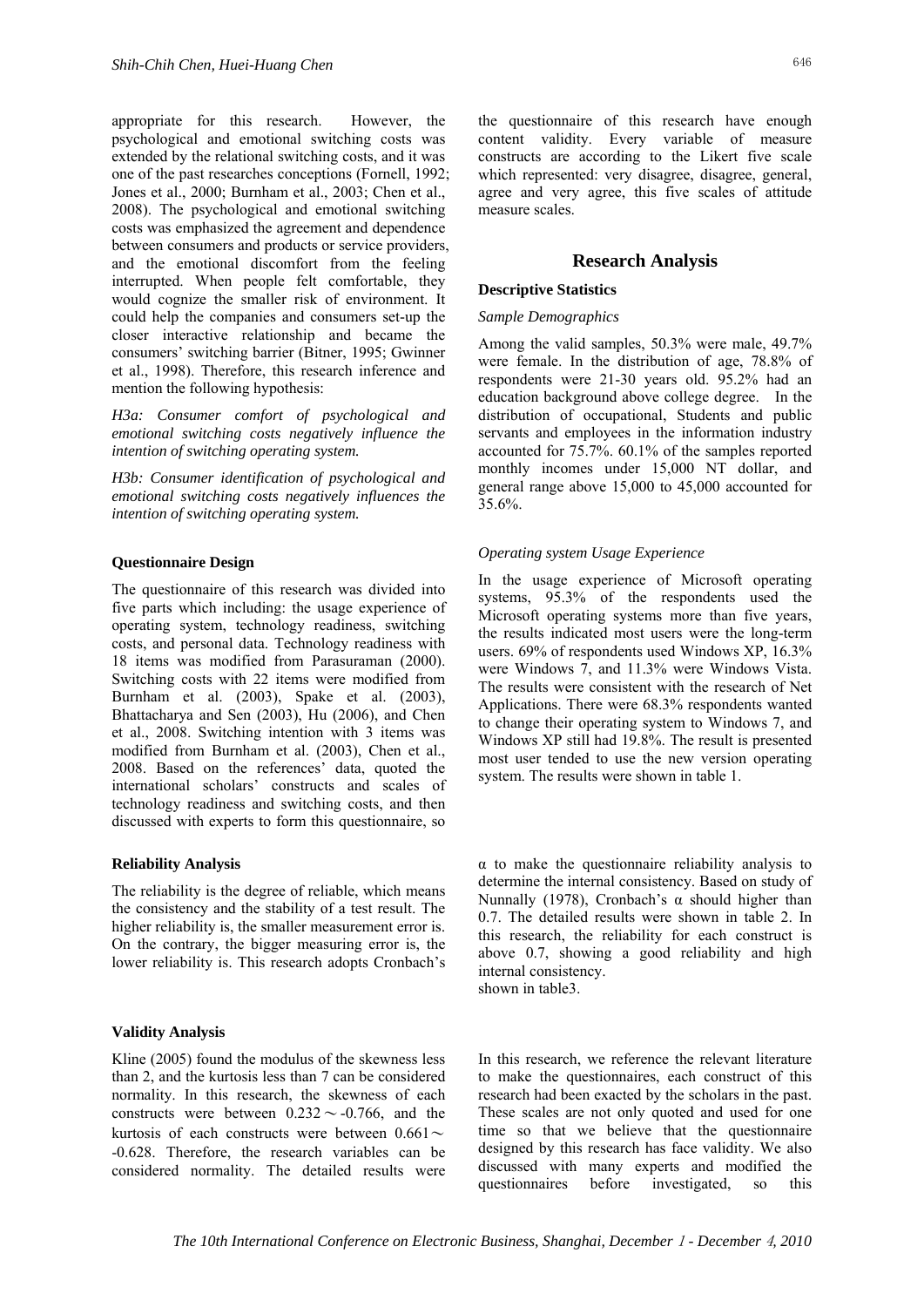questionnaire has content validity. Monetary

There are three indicators to estimate the convergent lost Costs validity as follows: (1) The fact loading higher than 0.7. (2) The composite reliability higher than 0.7. (3) The average variance extracted higher than 0.5. Table 4 showed all of these fact loading were higher than 0.7 besides the constructs PSC9 (0.545) and ESC4 (0.565) didn't reach the average, so we deleted them. In this research all of the composite reliability were higher than 0.7 and the average variance extracted were higher than 0.5, the results shown this study had well convergent validity.

Based on the suggestion of Fornell and Larcker (1981), the construct's AVE should higher than others, and we can consider it had well discriminant validity. As shown in Table 5, all of the constructs' AVE were higher than others, so we had well discriminant validity in this research.

#### **Goodness-of-Fit Indices for the Measurement model**

SEM shows the causal relationships among the latent variables. In addition, it describes the causal effects and the variables that are explained. One of the main purposes of SEM is to test and verify if the model of a theory or a concept provided by the researcher has the empirical meanings. Besides, through different statistical processes and the calculation of goodness-of-fit indices, we can determine the goodness-of-fit between the hypothetical model and the actually observed data. In this research, we adopted twelve indices to examine the goodness-of-fit (Hairs et al., 1998). The result shown in Table 6. All of the indices were within the criteria, showing that we had a good model fit in this research (Hinkin, 1995; Bagozzi and Yi, 1988).

#### **Path Analysis**

The result of the research hypothesis and its causal relationship are shown in figure 2 and table 7. We can fine the influence of the money lost costs and the set-up costs didn't significant, and there were five significant paths as follows:



#### **Moderating Effect**

This research adopted the statistical method to examine the moderating effect. We divided the technology readiness into two groups by quartile method, and then used the AMOS software to compare constrained mode with unconstrained mode. By subtracting the chi-square value, if the difference greater than 2.7, we can consider it is significant (Singh, 1995). The result was shown in table 8.

## **Discussion and Conclusion**

According to the research results, we found the switching costs of the economic risk costs, evaluation costs, learning costs, consumer comfort and consumer identification were significantly negative influence on the intention of switching operating system. There are three findings in this research: (1) Switching costs have significantly negative influence on the intention of switching operating system, which are the economic risk costs, evaluation costs, learning costs, consumer comfort and consumer

 identification, (2) In these switching costs, consumer comfort has most significant influence on the intention of switching operating system, and (3) The monetary lost costs and the set-up costs didn't significant influence on the intention of switching operating system. This result maybe related to the illegally copied increasingly. Furthermore, Microsoft provides fast and convenient process when installing the operating system can reduce the set-up costs in the beginning.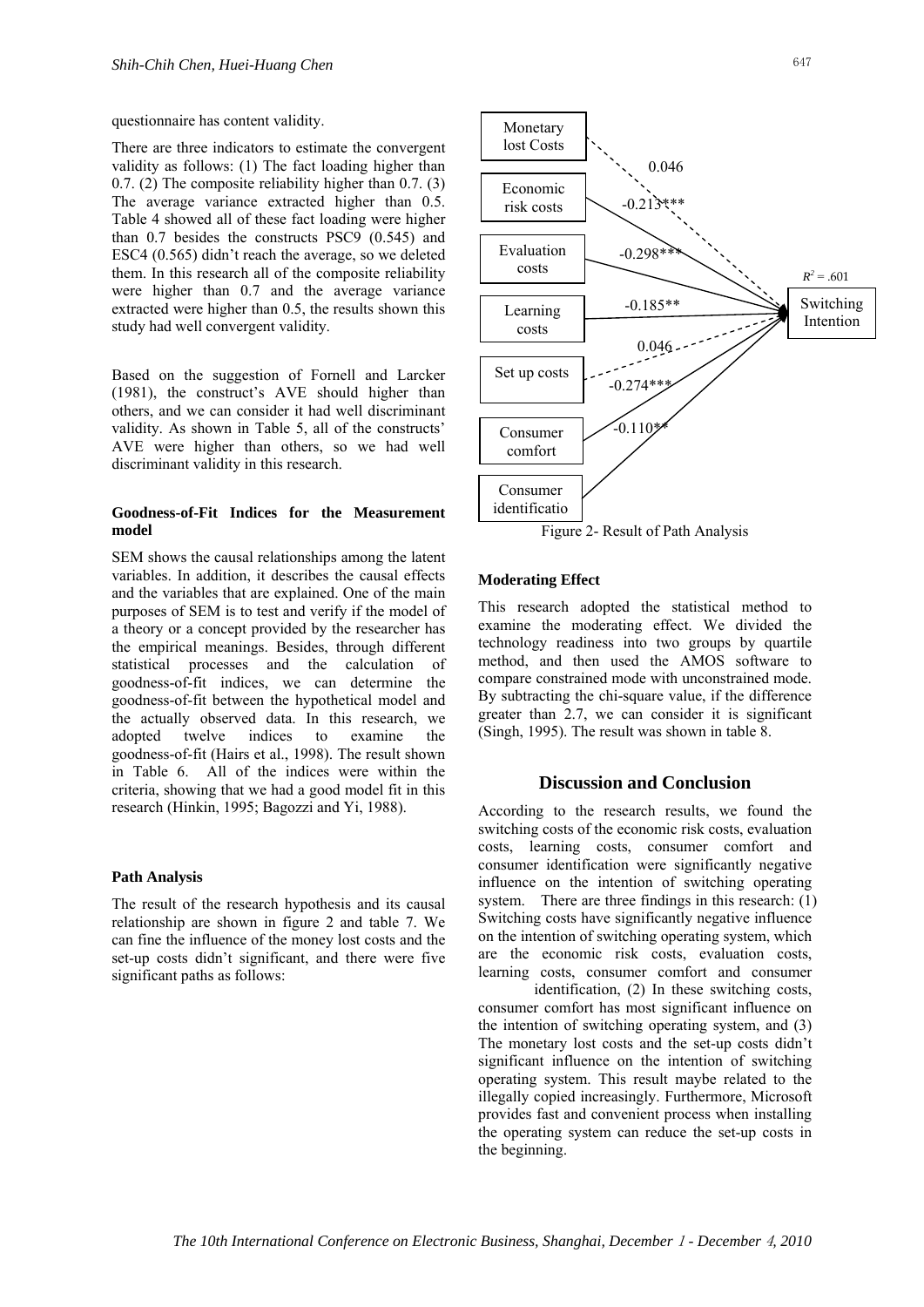## **The Moderating Effect of the Technology Readiness**

The results of this research showed that the technology readiness have moderating effect on the relationship of the economic risk costs, learning costs, set-up costs and consumer identification to the intention of switching operating system. In the economic risk costs and the set-up costs, the higher technology readiness has strong moderating effect than the lower one. In the learning costs and the consumer identification, the lower technology readiness has strong moderating effect than the higher one.

## **Financial Switching Costs to the Intention of Operating Switching**

In this research, the monetary lost costs didn't significantly affect the intention of switching operating system. The result maybe related to the illegally copied raised. Therefore, the system supplier should ban the illegally copied, and adopt relative measure to prevent the consumers using the copied software.

#### **Procedural Switching Costs to the Intention of Operating Switching**

(1) Economic Risk Costs:

The different consumers' ability of collecting information would make them acquire the information unequally. When the consumers face to the various market method, they will not distinguish form the difference of these products or service. Therefore, the system supplier should emphases on the characteristic and the advantage of the new product. Furthermore, the supplier can through the advertisement to raise the consumers' risk perception to the competitor or the alternate product.

(2) Evaluation Costs:

Through various value-added services and promotions, and offering the positive response to the negative comment, can reduce the impact of the negative impression. It can also help the enterprise make well image in this way. Furthermore, the supplier can establish the public discussion forum and well customer service to reduce the evaluation costs when customers switching the new operating system.

(3) Learning Costs:

The operating system suppliers besides design the simple and easy user interface, they can also adopt sales promotion or the free product courses. When the customers reduce their learning costs, they will raise the intention to switching a new version operating system.

#### (4) Set-Up Costs:

In this research, the set-up costs didn't significantly affect the intention of switching operating system. Microsoft provides fast and convenient process when installing the operating system can reduce the set-up costs in the beginning. Therefore, the supplier develop a new operating system should avoid the complicated install process in order to reduce the set-up costs.

#### **Psychological and Emotional Switching Costs to the Intention of Operating Switching**

(1) Consumer Comfort:

The supplier should improve the quality of the operating system, such as system security, easy user interface and stable system. If the consumers don't worry about anything when using operating system and feel comfortably, that can reduce the switching costs.

(2) Consumer Identification:

The identification of the consumers comes from the using experience and the interaction with the supplier, sometimes comes from the public opinion. The supplier besides to build up the well image of the operating system, they can also establish the discussion forum to increase the identification of the consumers, in order to reduce the switching costs.

#### **The Moderating Effect of Technology Readiness**

The results showed that the lower technology readiness had moderating effect to the economic risk costs and set-up costs. Cause to this result, the supplier can enhance the characteristic and the advantage of the new operating system; on the other hand the supplier can also design the operating system with easy install process and high compatibility. The results also showed that the higher technology readiness had moderating effect to the learning costs and consumer identification. Cause to this result, the supplier can design simple and easy user interface, furthermore they can provide relative courses and consultation in order to have well interaction with the consumer and attract them to switching new version operating system.

#### **Limitations**

- (1) This research adopted the framework form the theory of the switching costs by Burnham et al., (2003). There are other frameworks and theories can be discussed, such as contractual costs, continual costs, take down costs, TAM, TPB, etc.
- (2) This research used Taiwan area's user for research sample, which had cultural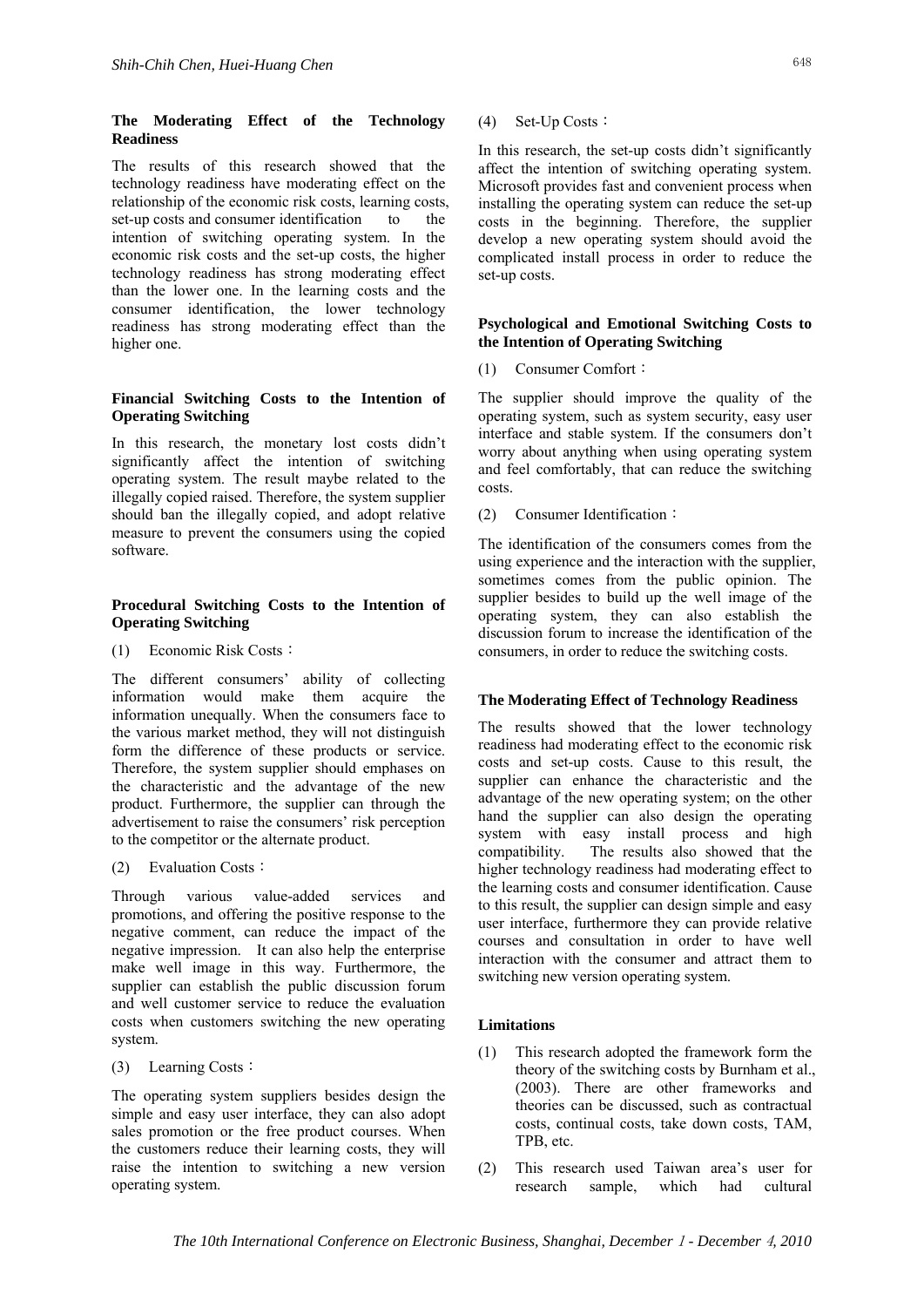limitations.

(3) Using online questionnaire to collect samples may have some deviations. In this research, the students have a very high proportion in the research samples, therefore the research results can not inference to different situations, such as different kinds of people, conditions, times, etc.

| Subject                                                       | Group              | Number | Percent |
|---------------------------------------------------------------|--------------------|--------|---------|
|                                                               | $\leq$ 1 year      | 3      | $0.7\%$ |
| How long did you use                                          | $1-3$ years        | 12     | 2.8%    |
| Microsoft operating                                           | 3-5 years          | 48     | 11.2%   |
| system?                                                       | $5-10$ years       | 194    | 45.2%   |
|                                                               | 10 years<br>$\geq$ | 172    | 40.1%   |
|                                                               | Win XP             | 269    | 69.0%   |
| Which Microsoft                                               | Vista              | 51     | 11.9%   |
| operating system do<br>you use frequently?                    | Windows 7          | 70     | 16.3%   |
|                                                               | Others             | 39     | 2.7%    |
|                                                               | Win XP             | 85     | 19.8%   |
| Which Microsoft<br>operating system do<br>you want to switch? | Vista              | 29     | $6.8\%$ |
|                                                               | Windows 7          | 293    | 68.3%   |
|                                                               | Others             | 22     | $5.1\%$ |

| Table 1- Microsoft Operating System Usage Experience |  |  |  |  |
|------------------------------------------------------|--|--|--|--|
|------------------------------------------------------|--|--|--|--|

## Table 2- Reliability of the Constructs

| Constructs                     | Items | Cronbach's $\alpha$ |
|--------------------------------|-------|---------------------|
| Money Lost Costs               |       | 0.750               |
| Economic risk Costs            |       | 0.888               |
| <b>Evaluation Costs</b>        |       | 0.847               |
| <b>Learning Costs</b>          |       | 0.781               |
| Set-Up Costs                   |       | 0.766               |
| <b>Consumer Comfort</b>        |       | 0.801               |
| <b>Consumer Identification</b> |       | 0.819               |
| Switching Intention            |       | 0.849               |

Table 3- The Skewness and Kurtosis of indicators

| Variables         | Mean | S.D. | <b>Skewness</b> | Kurtosis |
|-------------------|------|------|-----------------|----------|
| FSC1              | 3.79 | 0.73 | $-0.45$         | 0.37     |
| FSC <sub>2</sub>  | 3.58 | 0.77 | 0.23            | $-0.16$  |
| PSC1              | 3.96 | 0.81 | $-0.77$         | 0.66     |
| PSC <sub>2</sub>  | 3.98 | 0.85 | $-0.77$         | 0.44     |
| PSC3              | 3.78 | 0.86 | $-0.61$         | 0.17     |
| PSC4              | 3.65 | 0.93 | $-0.50$         | $-0.08$  |
| PSC <sub>5</sub>  | 3.33 | 0.95 | $-0.20$         | $-0.43$  |
| PSC <sub>6</sub>  | 3.48 | 0.98 | $-0.37$         | $-0.51$  |
| PSC7              | 3.33 | 0.80 | $-0.20$         | $-0.38$  |
| PSC <sub>8</sub>  | 3.62 | 0.79 | $-0.50$         | 0.07     |
| PSC <sub>9</sub>  | 3.54 | 0.73 | $-0.46$         | 0.00     |
| <b>PSC10</b>      | 3.42 | 0.72 | $-0.43$         | 0.13     |
| PSC <sub>11</sub> | 3.32 | 0.78 | $-0.09$         | $-0.15$  |
| PSC <sub>12</sub> | 3.42 | 0.78 | $-0.28$         | $-0.24$  |
| ESC <sub>1</sub>  | 3.73 | 0.75 | $-0.36$         | $-0.04$  |
| ESC <sub>2</sub>  | 3.48 | 0.77 | $-0.19$         | $-0.25$  |
| ESC3              | 3.26 | 0.89 | $-0.08$         | - 0.46   |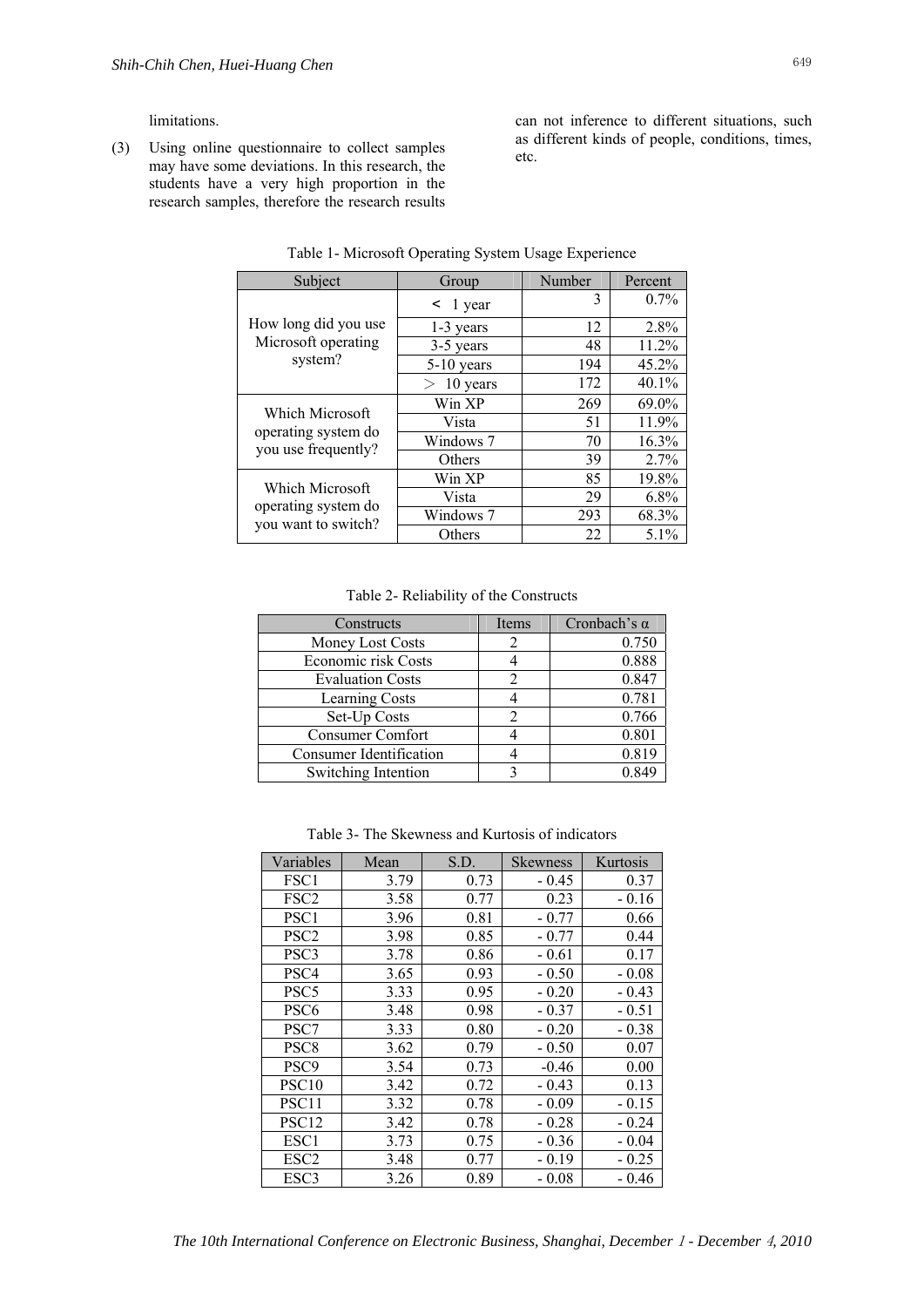| ESC <sub>4</sub><br>3.17<br>0.95 |         |         |
|----------------------------------|---------|---------|
|                                  | $-0.12$ | $-0.30$ |
| ESC <sub>5</sub><br>3.10<br>0.74 | 0.10    | 0.16    |
| ESC <sub>6</sub><br>0.81<br>3.25 | $-0.06$ | $-0.28$ |
| ESC7<br>2.94<br>0.74             | 0.12    | $-0.14$ |
| ESC <sub>8</sub><br>3.19<br>0.77 | $-0.16$ | $-0.05$ |
| 2.92<br>0.91<br>SI1              | $-0.02$ | $-0.61$ |
| SI <sub>2</sub><br>0.95<br>3.14  | $-0.11$ | $-0.62$ |
| SI3<br>2.48<br>0.79              | 0.20    | $-0.13$ |

| Constructs     | Items             | Fact<br>loading | C.R. | <b>AVE</b> |
|----------------|-------------------|-----------------|------|------------|
| Monetary Lost  | FSC1              | 0.76            |      |            |
| Costs          | FSC <sub>2</sub>  | 0.79            | 0.75 | 0.62       |
|                | PSC <sub>1</sub>  | 0.86            |      |            |
| Economic risk  | PSC <sub>2</sub>  | 0.86            |      |            |
| Costs          | PSC3              | 0.77            | 0.89 | 0.67       |
|                | PSC <sub>4</sub>  | 0.78            |      |            |
| Evaluation     | PSC <sub>5</sub>  | 0.86            | 0.85 | 0.74       |
| Costs          | PSC <sub>6</sub>  | 0.85            |      |            |
|                | PSC7              | 0.74            |      |            |
| Learning Costs | PSC <sub>8</sub>  | 0.74            | 0.77 | 0.53       |
|                | PSC <sub>10</sub> | 0.70            |      |            |
|                | PSC <sub>11</sub> | 0.73            | 0.77 | 0.63       |
| Set-Up Costs   | PSC <sub>12</sub> | 0.85            |      |            |
| Consumer       | ESC1              | 0.73            |      |            |
| Comfort        | ESC <sub>2</sub>  | 0.74            | 0.78 | 0.54       |
|                | ESC <sub>3</sub>  | 0.743           |      |            |
|                | ESC <sub>5</sub>  | 0.72            |      |            |
| Consumer       | ESC <sub>6</sub>  | 0.76            | 0.82 | 0.53       |
| Identification | ESC7              | 0.70            |      |            |
|                | ESC <sub>8</sub>  | 0.73            |      |            |
| Switching      | SI1               | 0.81            |      |            |
| Intention      | SI <sub>2</sub>   | 0.88            | 0.86 | 0.66       |
|                | SI3               | 0.76            |      |            |

Table 4- Convergent Validity

## Table 5- Discriminant Validity

| <b>Constructs</b>                                                              | <b>FSC</b> | PSC <sub>1</sub> | PSC <sub>2</sub> | PSC <sub>3</sub> | PSC <sub>4</sub> | ESC <sub>1</sub> | ESC <sub>2</sub> | <b>SI</b> |
|--------------------------------------------------------------------------------|------------|------------------|------------------|------------------|------------------|------------------|------------------|-----------|
| FSC                                                                            | 0.776      |                  |                  |                  |                  |                  |                  |           |
| PSC <sub>1</sub>                                                               | 0.414      | 0.818            |                  |                  |                  |                  |                  |           |
| PSC <sub>2</sub>                                                               | 0.044      | 0.077            | 0.857            |                  |                  |                  |                  |           |
| PSC <sub>3</sub>                                                               | 0.121      | 0.261            | 0.290            | 0.728            |                  |                  |                  |           |
| PSC <sub>4</sub>                                                               | 0.206      | 0.289            | 0.237            | 0.605            | 0.792            |                  |                  |           |
| ESC <sub>1</sub>                                                               | 0.157      | 0.310            | 0.189            | 0.483            | 0.612            | 0.734            |                  |           |
| ESC <sub>2</sub>                                                               | 0.187      | 0.341            | 0.326            | 0.366            | 0.523            | 0.591            | 0.729            |           |
| SI                                                                             | $-0.284$   | $-0.505$         | $-0.143$         | $-0.373$         | $-0.565$         | $-0.636$         | $-0.589$         | 0.815     |
| Note:                                                                          |            |                  |                  |                  |                  |                  |                  |           |
| 1. The diagonal line is the square root of each constructs' AVE                |            |                  |                  |                  |                  |                  |                  |           |
| 2.FSC: Monetary Lost Costs; PSC1: Economic risk Costs; PSC2: Evaluation Costs; |            |                  |                  |                  |                  |                  |                  |           |

PSC3: Learning Costs; PSC4: Set-Up Costs; ESC1: Consumer Comfort;

ESC2: Consumer Identification; SI: Switching Intention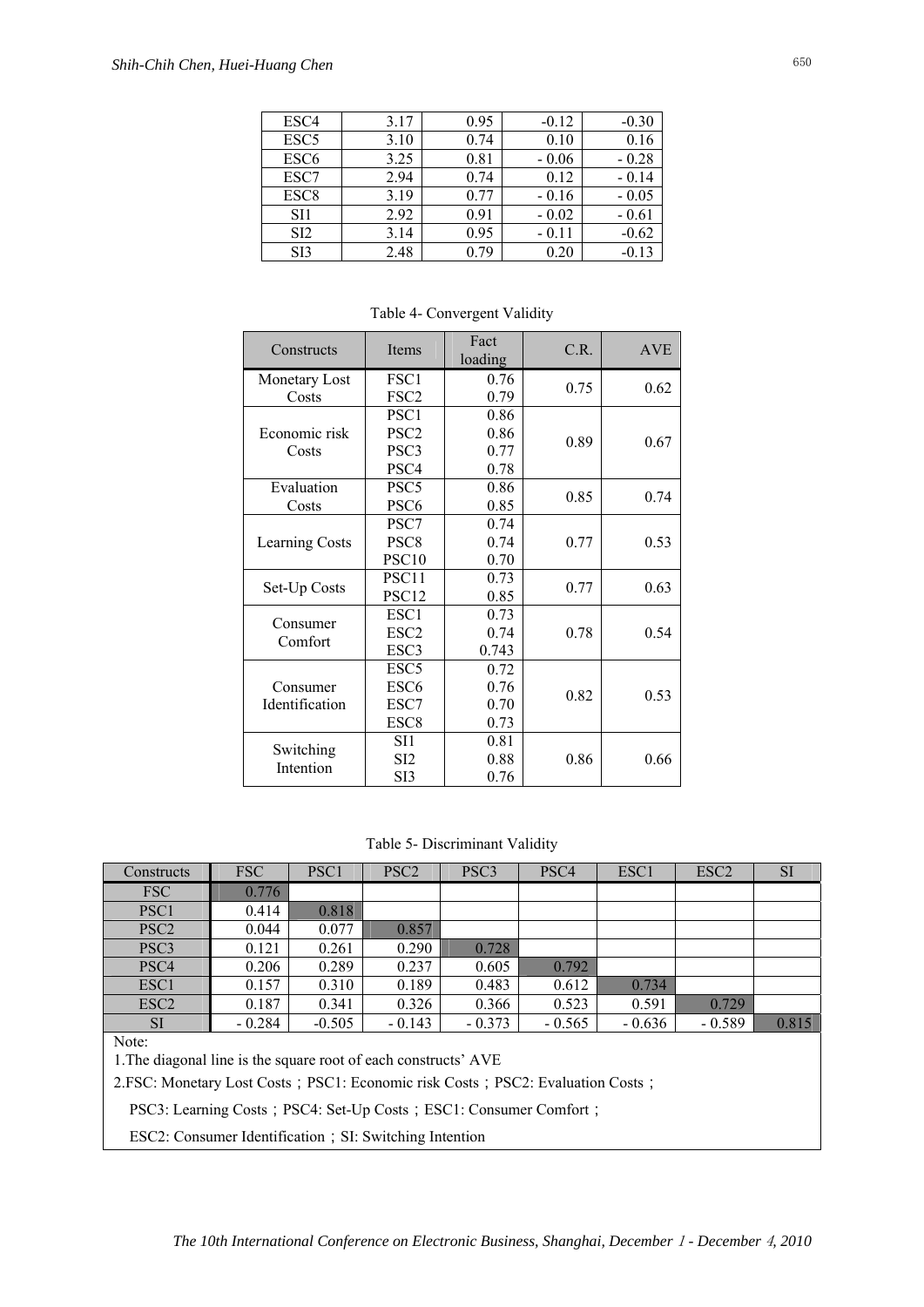| Goodness-of-Fit Indices | Recommended value  | Result |
|-------------------------|--------------------|--------|
| $\chi$ 2/df             | $\epsilon = 3.000$ | 1.546  |
| <b>GFI</b>              | $> = 0.900$        | 0.940  |
| <b>RMR</b>              | $\leq$ = 0.080     | 0.023  |
| <b>RMSEA</b>            | $\epsilon = 0.080$ | 0.036  |
| AGFI                    | $> = 0.900$        | 0.918  |
| NFI                     | $> = 0.900$        | 0.935  |
| <b>CFI</b>              | $> = 0.900$        | 0.976  |
| <b>RFI</b>              | $> = 0.900$        | 0.919  |
| IFI                     | $> = 0.900$        | 0.976  |
| <b>PNFI</b>             | $> = 0.500$        | 0.747  |
| <b>PGFI</b>             | $> = 0.500$        | 0.688  |
| <b>PCFI</b>             | $> = 0.500$        | 0.779  |

Table 6- Goodness-of-Fit Indices for the Measurement Model

Table 7- Path Analysis

| <b>Hypothesis</b>                   | Path coefficient | t-value     | Result      |  |  |
|-------------------------------------|------------------|-------------|-------------|--|--|
| H1                                  | 0.046            | 0.931       | Non support |  |  |
| H2a                                 | $-0.213$         | $-3.584***$ | Support     |  |  |
| H2b                                 | $-0.298$         | $-4.431***$ | Support     |  |  |
| H2c                                 | $-0.185$         | $-2.459**$  | Support     |  |  |
| H2d                                 | 0.046            | 0.709       | Non support |  |  |
| H3a                                 | $-0.274$         | $-4.595***$ | Support     |  |  |
| H3b                                 | $-0.110$         | $-2.051**$  | Support     |  |  |
| $M - 1 - 222$<br>$44 - 0.07 + 0.01$ |                  |             |             |  |  |

**Note: \*\*\* p < 0.001, \*\* p < 0.05, \* p < 0. 1** 

Table 8- Moderating Effect Testing Results

|                 |               | $\gamma$ <sup>2</sup> | TRI HIGH   |                       |             |
|-----------------|---------------|-----------------------|------------|-----------------------|-------------|
| Hypothesis      | Unconstrained | Constrained           | difference | VS.<br><b>TRI LOW</b> | Result      |
| H4a             | 593.6         | 593.7                 | 0.1        | $HIGH = LOW$          | Not support |
| H4 <sub>b</sub> | 593.6         | 596.6                 | $3.0*$     | HIGH < I.OW           | Support     |
| H4c             | 593.6         | 594.0                 | 0.4        | $HIGH = LOW$          | Not support |
| H4d             | 593.6         | 596.3                 | $2.7*$     | HIGH > LOW            | Support     |
| H4e             | 593.6         | 596.3                 | $2.7*$     | HIGH < LOW            | Support     |
| H4f             | 593.6         | 593.7                 | 0.1        | $HIGH = LOW$          | Not support |
| H <sub>4g</sub> | 593.6         | 596.4                 | $2.8*$     | HIGH > LOW            | Support     |

#### **Reference**

- [1] Bagozzi, R. P., & Yi, Y. (1988). On the Evaluation of Structural Equation Models, in *Journal of the Academy of MarketingScience*, 16(1), 74-94.
- [2] Bhattacharya, C. B. & Sen. (2003). Consumer-Company Identification: A Framework for Understanding Consumer's Relationships with Companies, *Journal of Marketing*, 67(2), 76-88.
- [3] Bitner, M. J. (1995). Building Service Relationships: It's All about Promises, *Journal of the Academy of Marketing Science*, 23(4), 246-251.
- [4] Burnham, T. A., Frels, J. K. & Mahajan, V. (2003). Consumer Switching Costs: A Typology, Antecedents, and Consequences, *Journal of the Academy of Marketing Science*, 31(2), 109-126.
- [5] Caruana, A. (2004). The Impact of Switching Costs on Customer Loyalty: A Study among